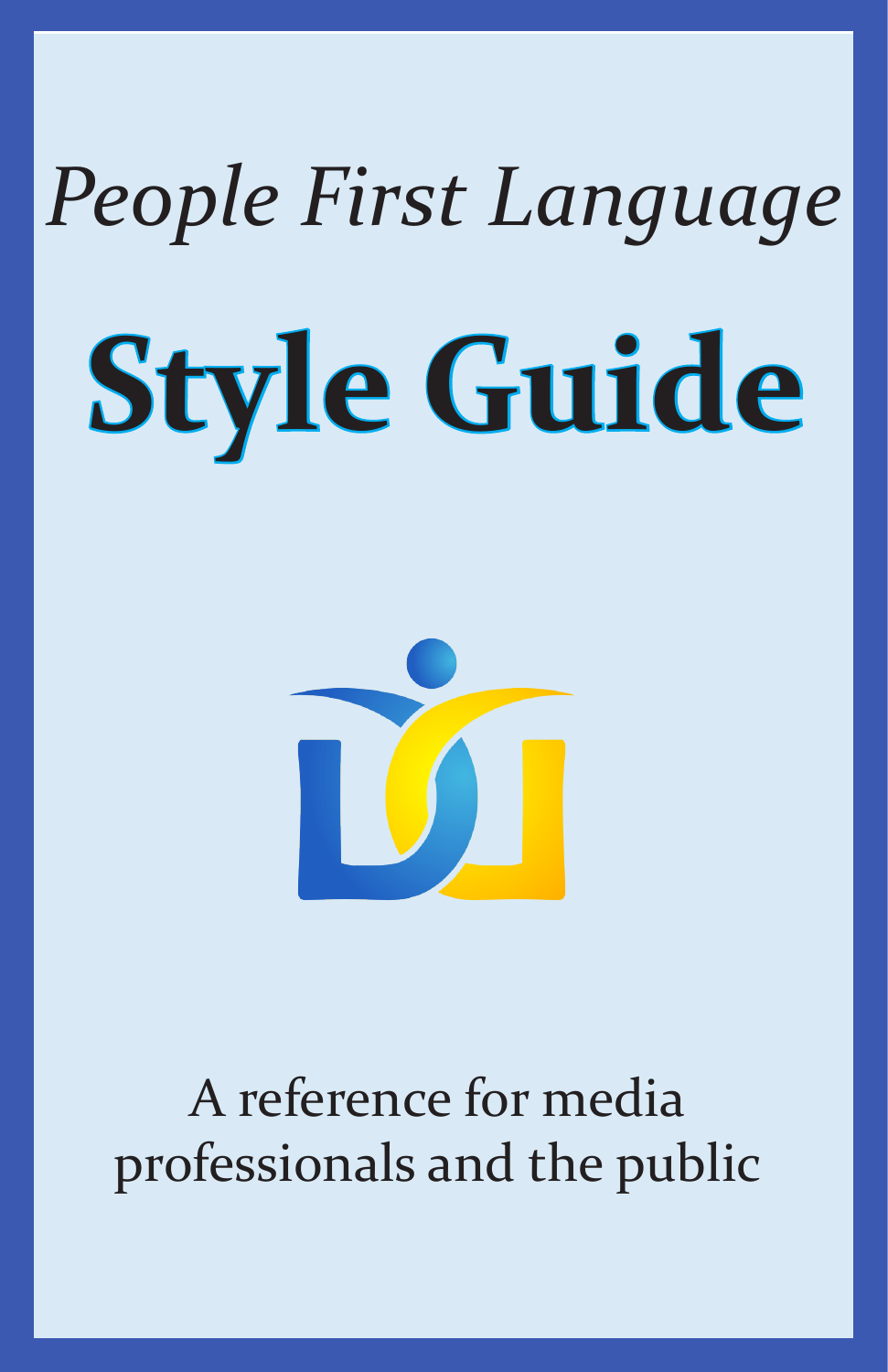#### **What is People First Language?**

People First Language (also referred to as "Person First") is an accurate way of referring to a person with a disability. This style guide offers an alphabetical list of standard terms that balance the need for clarity and sensitivity by focusing on the person instead of the disability. It is not a complete list but a general representation of terms people with disabilities commonly find respectable.

#### **Why People First Language?**

Words have a profound impact on shaping attitudes and perceptions. Incorporating People First Language demonstrates people are unique and their abilities or disabilities are part of who they are, not a definition of who they are. People First Language is sensitive and accurate. It helps break down community barriers to foster acceptance, mutual respect and open lines of communication.

#### **Tips for Incorporating People First Language**

Some disability groups object to different phrases for varying reasons. Even among people with disabilities and their families, a variety of terms are used and accepted. It is best to ask the person which words or phrases are acceptable to them.

Avoid using descriptions that connote pity, such as "afflicted with" or "suffers from," because these terms carry the assumption that the person with a disability is living a reduced quality of life. It is preferable to use neutral language when describing a person with a disability.

When writing or speaking about people with disabilities, it is best to emphasize abilities rather than limitations, and focus on a person's accomplishments, creative talents or skills. That doesn't mean you should avoid mentioning a disability or describing the impact it has had on the person's life. Always refer to the person and the disability he or she has respectfully and accurately.

#### **Refer to the Quick Guide on the back page for an overview of common words to use and avoid.**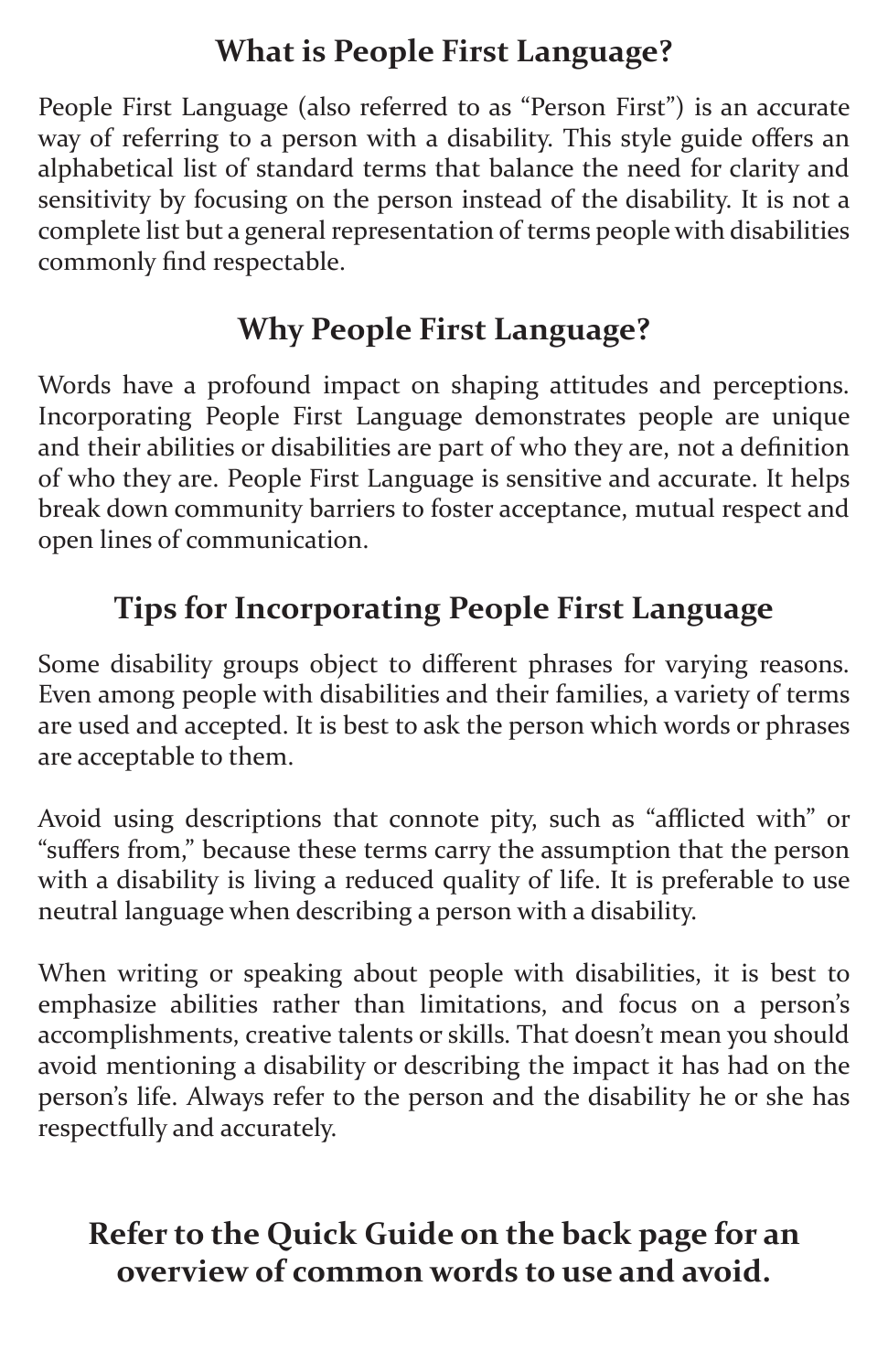*For additional information or resources, contact:*

#### **Ryan Braun**

*Community Relations Director* Hamilton County DD Services (513) 559-6649 ryanj.braun@hamiltondds.org

#### **Michael Flannery**

*Public Information Coordinator* Ohio Valley Goodwill Industries (513) 771-4800 mflannery@cincigoodwill.org

#### **Lisa Danford**

*Community Relations Coordinator* Hamilton County DD Services (513) 559-4425 lisa.danford@hamiltondds.org

#### **Sharon Hannon**

*Marketing Manager* Ohio Valley Goodwill Industries (513) 771-4800 shannon@cincigoodwill.org

#### **Robert Shuemak**

*Advocate Support Adviser* Hamilton County DD Services (513) 559-6987 robert.shuemak@hamiltondds.org



*1520 Madison Road Cincinnati, OH 45206 (513) 794-3300 www.hamiltondds.org*

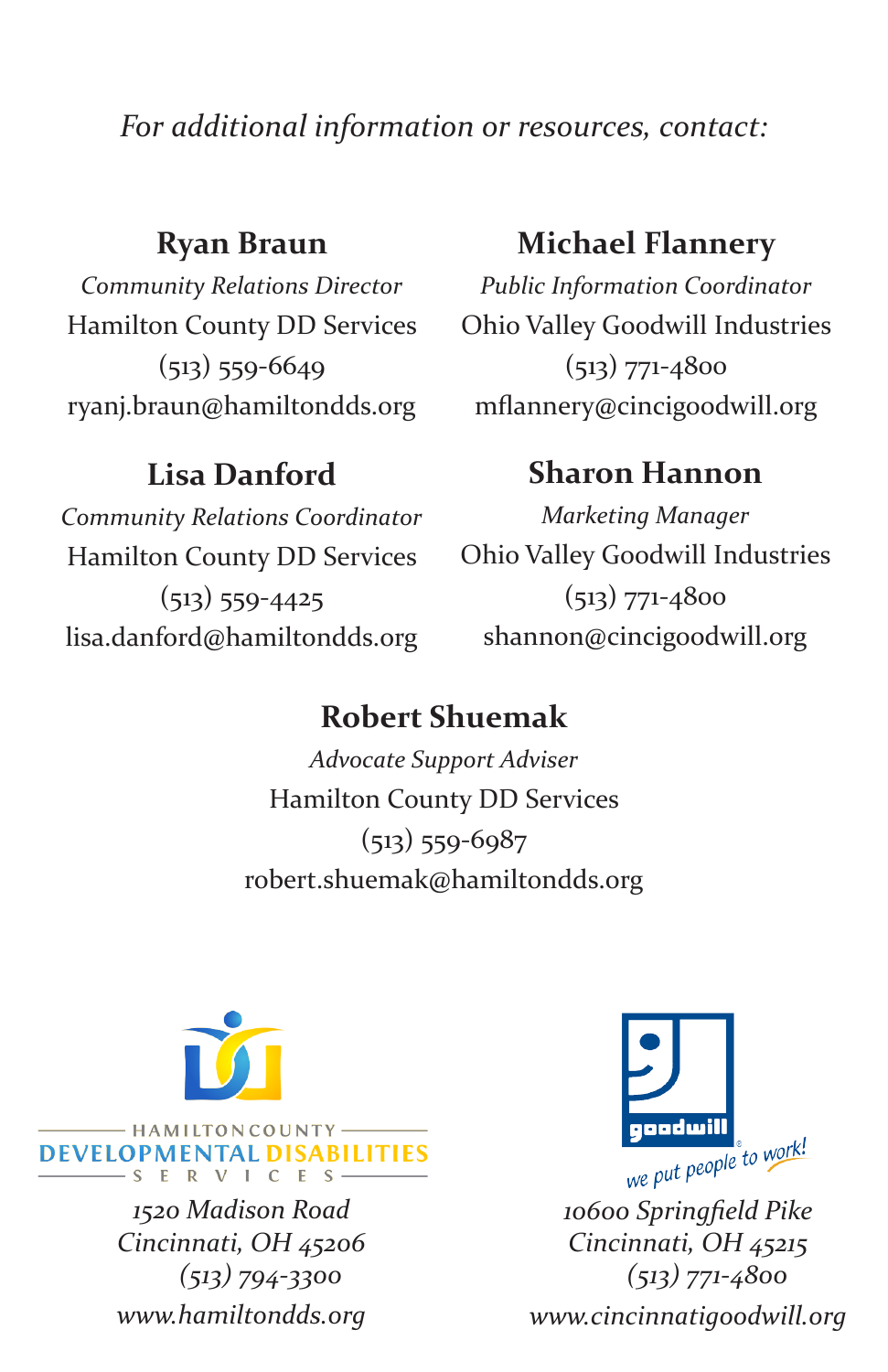

**Attention Deficit Hyperactivity Disorder (ADHD)**. Involves learning and behavioral challenges that do not have any serious underlying physical or mental causes. It is characterized by difficulty in sustaining attention, impulsive behavior and excessive activity.

*DO USE: child with ADHD DON'T USE: hyperactive*

**Autism.** A developmental disability originating in infancy. Autism and autism spectrum disorder (ASD) are general terms for a group of complex disorders of brain development characterized by difficulties in social interaction, language dysfunction and repetitive behaviors.

*DO USE : child with autism, she has autism, "on the spectrum" DON'T USE*: *autistic child*

### **B**

**Blind.** Describes a person with complete loss of sight. For others, use terms such as visually impaired or person with low vision.

*DO USE: person with visual impairments, boy who is blind DON'T USE: the blind, blind person*

**Brain injury.** A temporary or long-term disruption in brain function resulting from injury to the brain. Difficulties with cognitive, physical, emotional and/or social functioning may occur.

*DO USE: person who has a brain injury, woman who sustained a brain injury, boy with an acquired brain injury DON'T USE: brain damaged, suffers from brain damage*

## **C**

**Cerebral palsy (CP).** Refers to a number of neurological disorders that appear at birth, in infancy or early childhood and permanently affect body movement and muscle coordination, but don't worsen over time.

*DO USE: a person with cerebral palsy, he/she has cerebral palsy DON'T USE: cerebral palsy victim, cerebral palsied, spastic, a CP*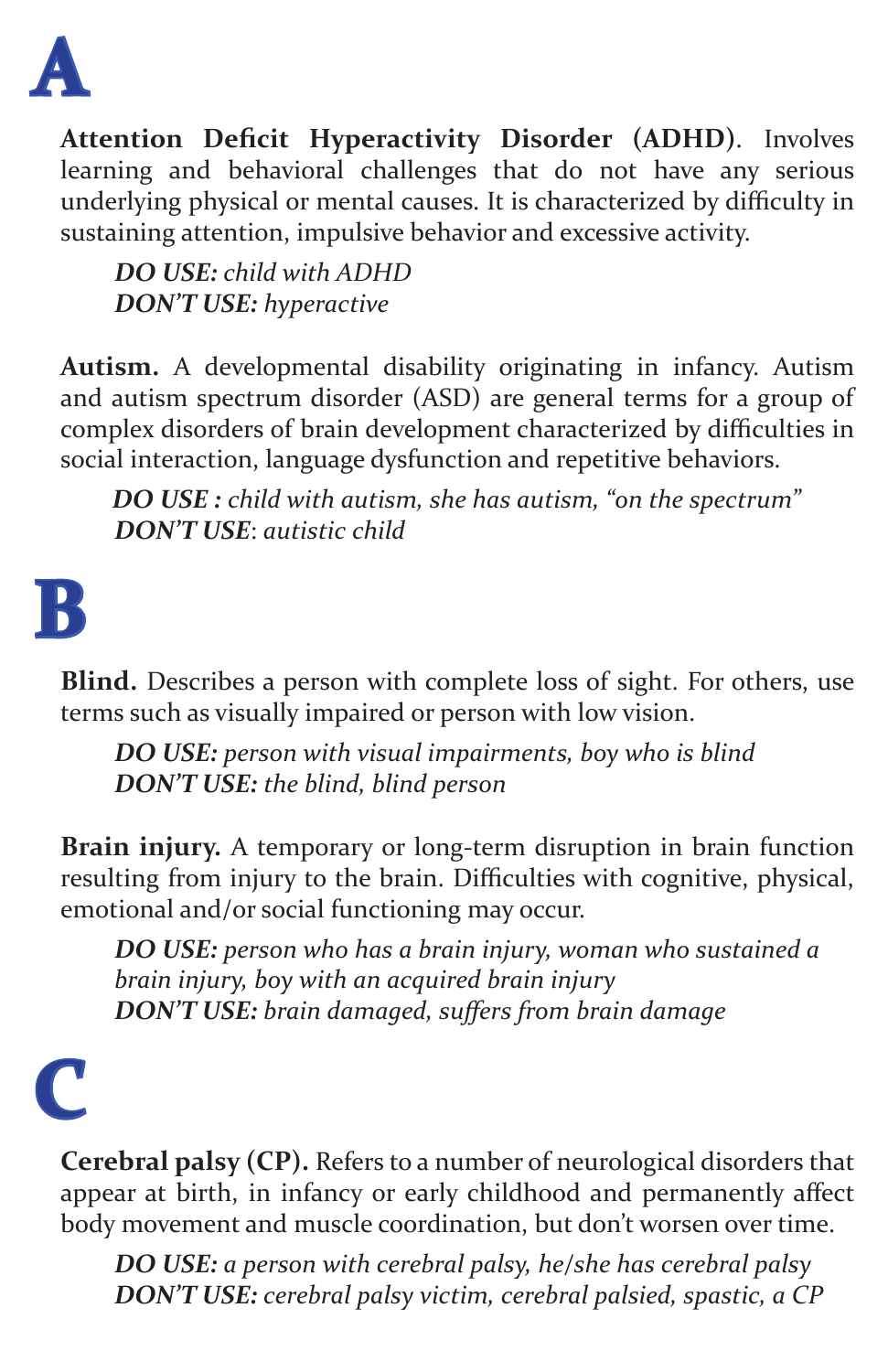**Congenital disability.** A disability present since birth.

*DO USE: has a congenital disability, was born with a disability, has had a disability since birth DON'T USE: birth defect, defective*

### **D**

**Deaf.** Describes a person with profound or complete hearing loss. Language often develops differently from those who have hearing. Many people who are hearing impaired have mild to moderate hearing loss that may or may not be corrected with amplification. There is no uniform terminology, so it is best to ask the person which term is suitable.

*DO USE: Hearing impaired, woman who is deaf, boy who is hard of hearing, partially deaf DON'T USE: deaf and dumb, deaf mute*

**Developmental disabilities.** An intellectual or physical disability that occurs at birth or before age 22, is expected to be life-long and affects one or more major life activities. It is an umbrella term.

*DO USE: an individual with: a disability, autism, epilepsy, a brain injury, etc. DON'T USE: retarded, disabled, handicapped, autistic, epileptic, brain damaged*

**Disability.** A general term used for a functional limitation that can interfere with a person's ability to walk, lift, hear, see, learn, comprehend or complete other tasks. It may be physical, sensory or intellectual. Disability and people with disabilities are not monolithic. Avoid referring to "the disabled" as a singular group.

*DO USE: person with a disability DON'T USE: handicapped, the mentally or physically disabled, special, retarded, mental retardation*

**Down syndrome.** Describes a chromosomal irregularity that results in a delay in physical, intellectual and language development.

*DO USE: person with Down syndrome DON'T USE: Mongol, Mongoloid, Down's baby*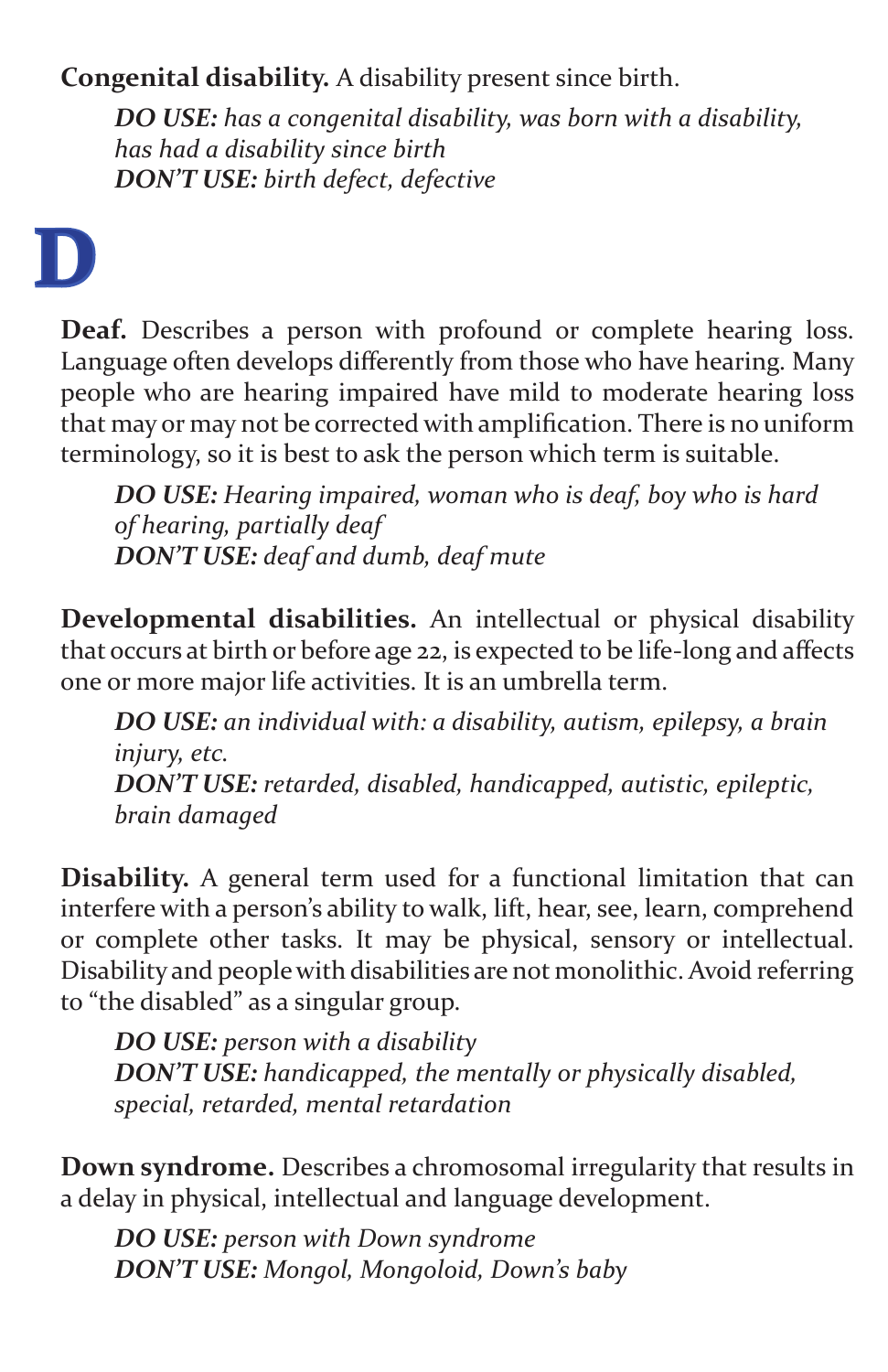

**Handicap.** Should not be used when describing a disability. In recent years, advocates have been successful in removing the word "handicap" from parking signs and other public areas. "Accessible" is the preferred term in those situations.

*DO USE: person with a disability, accessible entrance DON'T USE: she is handicapped, a handicap parking space*

### **L**

**Learning disability.** Anything that permanently affects how a person processes, retains and expresses information.

*DO USE: a child with a learning disability, she has learning disability DON'T USE: slow, slow learner, retarded*

Little people/person. Refers to people of short stature, below 4 feet 10 inches. Groups focusing on this issue are often divided between using "little person" or "dwarf," as some people are offended by those terms and others are not.

*DO USE: ask the person who is being written or talked about DON'T USE: midget, vertically challenged*

### **M**

**Mental retardation.** A term no longer accepted, even as a medical diagnosis. It should not be used. Advocates have been successful in getting this phrase removed from federal and state laws.

**Mental illness.** An umbrella term for different conditions that affect how individuals act, think, feel or perceive the world. Specific disorders are types of mental illness and should be used whenever possible. Do not describe an individual as mentally ill unless it is clearly pertinent to a story and the diagnosis is properly sourced.

*DO USE: She has depression, he was diagnosed with schizophrenia DON'T USE: insane, crazy/crazed, nuts, deranged, lunatic*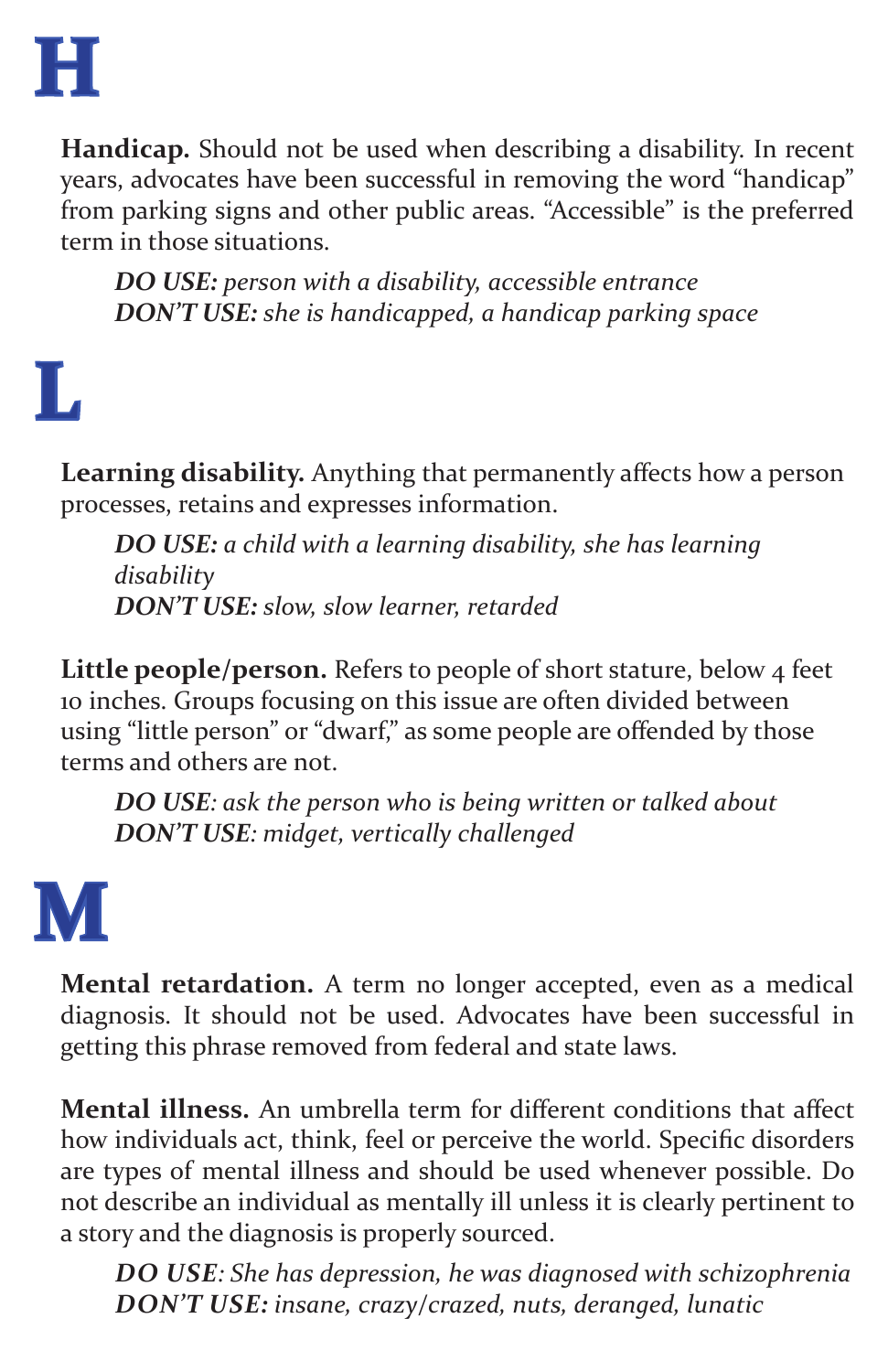**Mute.** Generally considered a derogatory term referring to a person who physically cannot speak because it implies people who do not use speech are unable to express themselves. Others with speaking difficulties are speech impaired. A person who does not use speech may be able to hear, and they may use written language or sign language.

*DO USE: child who uses augmentive/assistive communication, she uses sign language, he does not speak DON'T USE: mute, dumb*

### **S**

**Seizure.** An involuntary muscular contraction, a brief impairment or loss of consciousness resulting from something neurological like epilepsy or brain injury.

*DO USE: person with a seizure disorder, person who had a seizure DON'T USE: fit, spastic, epileptic*

**Spinal cord injury.** Occurs when there has been permanent damage to the spinal cord. Quadriplegia is a substantial or significant loss of function in all four extremities. Paraplegia refers to substantial or significant loss of function in only the lower part of the body

*DO USE: person with a spinal cord injury, person who has quadriplegia or paraplegia DON'T USE: quadriplegic, paraplegic*

**Stroke.** Caused by interruption of blood to the brain. Paralysis of one side, or hemiplegia, may result.

*DO USE: person who had a stroke DON'T USE: stroke victim*



**Wheelchair.** People use wheelchairs for independent mobility and the equipment is considered part of their personal space. People who use wheelchairs have widely different disabilities and varying abilities.

*DO USE: wheelchair user, person who uses a wheelchair DON'T USE: wheelchair-bound, confined to a wheelchair.*